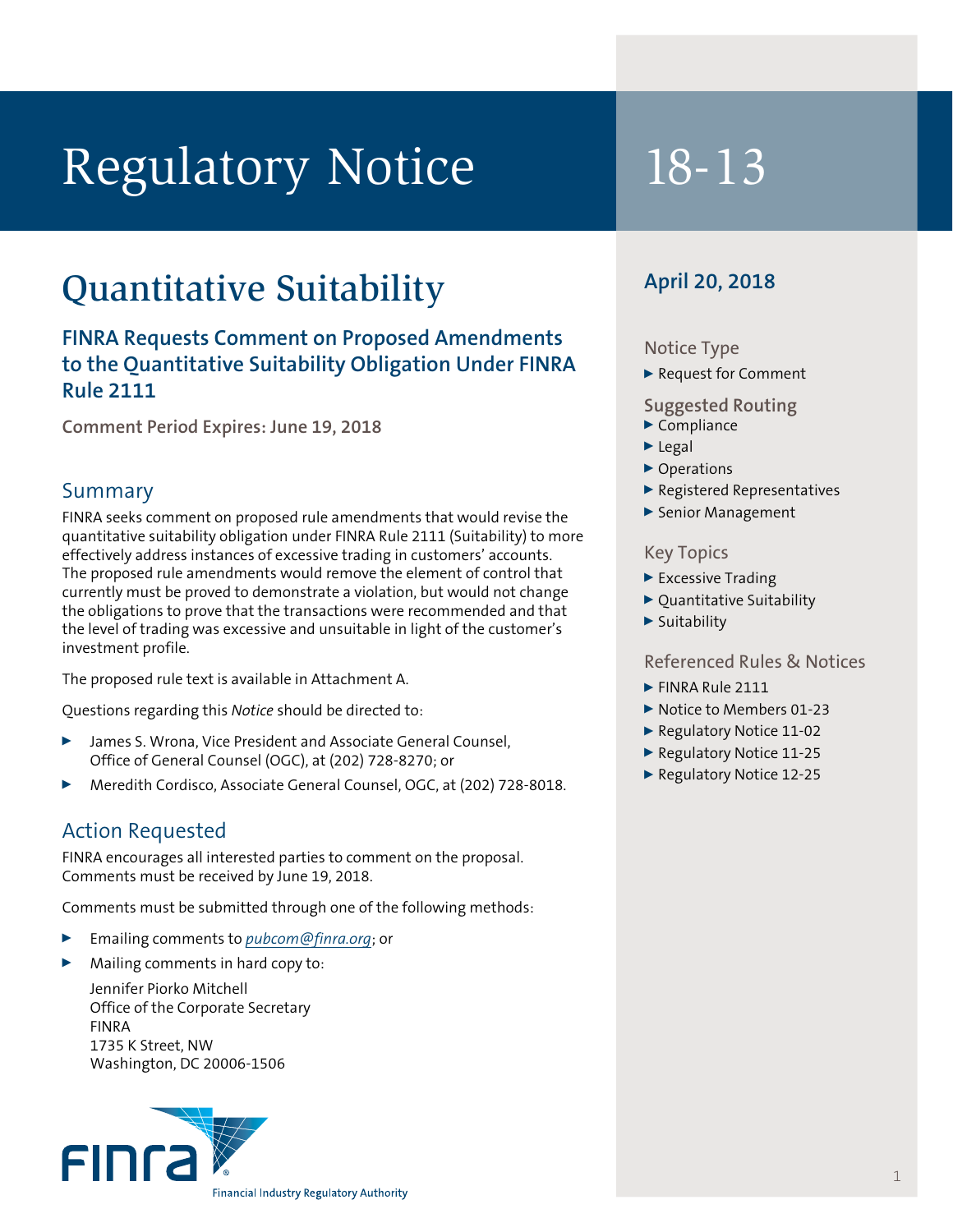To help FINRA process comments more efficiently, persons should use only one method to comment on the proposal.

**Important Notes:** All comments received in response to this *Notice* will be made available to the public on the FINRA website. In general, FINRA will post comments as they are received. $1$ 

Before becoming effective, the proposed rule change must be filed with the Securities and Exchange Commission (SEC) pursuant to Section 19(b) of the Securities Exchange Act of 1934 (SEA or Exchange Act).<sup>2</sup>

#### Background & Discussion

In 2010, when FINRA amended its longstanding suitability rule, it codified the line of cases on excessive trading (sometimes referred to as "churning") as the rule's quantitative suitability obligation.<sup>3</sup> Consistent with the case law, FINRA's quantitative suitability obligation requires a broker who has control over a customer's account to have a reasonable basis for believing that a series of transactions the broker recommends is not excessive and unsuitable for the customer, even if the individual transactions are suitable when viewed in isolation. However, if a broker does not control a customer's account, the quantitative suitability obligation does not apply when the broker recommends a series of transactions, even if that series of transactions is excessive and unsuitable for the customer. FINRA has reconsidered the appropriateness of the control element in light of its experience with the rule, the other requirements of the rule and, more recently, the SEC's proposed Regulation Best Interest (Regulation BI).<sup>4</sup> FINRA seeks comment on its proposal to amend Supplementary Material .05(c) of Rule 2111 to remove the control element from the quantitative suitability obligation.

#### **A. Actual or De Facto Control Under Quantitative Suitability**

Under the quantitative suitability obligation, control can be actual or de facto. In general, actual control exists when a broker has formal discretionary authority over a customer's account.5 A showing of de facto control over a customer's account depends on whether the customer routinely follows the broker's advice because the customer is unable to evaluate the broker's recommendations and exercise independent judgment.<sup>6</sup> In practice, however, these assessments can be difficult to make and they place a heavy and unnecessary burden on customers by, in effect, asking them to admit that they lack sophistication or the ability to evaluate a broker's recommendations. This is true even where it is otherwise clear that the broker recommended the transactions and that they were excessive and unsuitable. FINRA is concerned that the control element serves as an impediment to investor protection and an unwarranted defense to unscrupulous brokers.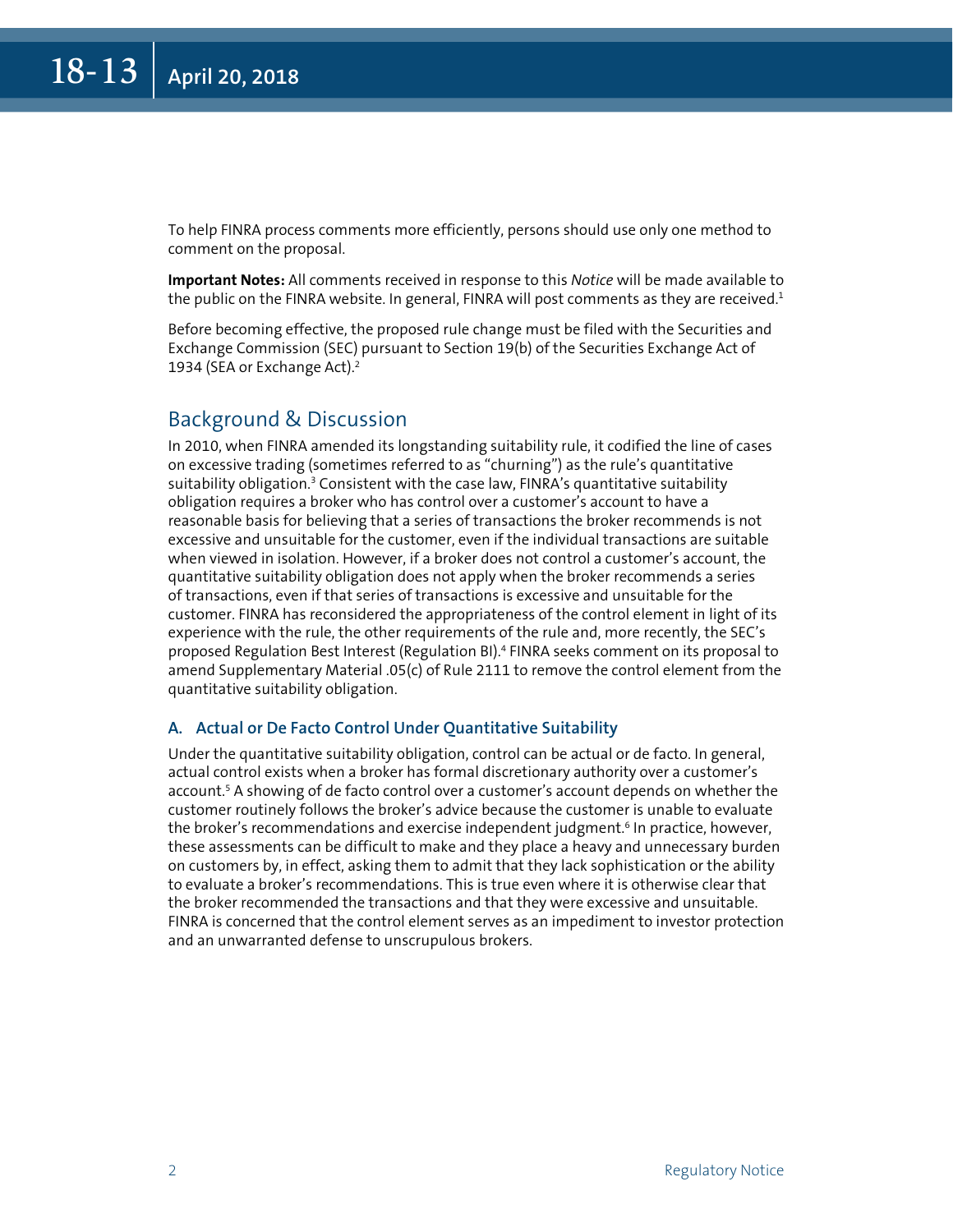#### **B. Proposed Amendments**

The proposed amendments would remove the phrase "who has actual or de facto control over a customer account" from the quantitative suitability obligation under Supplementary Material .05(c) of Rule 2111. The original basis for requiring the control element is unnecessary under the suitability rule. The inclusion of the control element has its historic roots, in part, in the perceived need to ensure that the culpability for excessive trading rested with the party responsible for initiating the transactions in actions brought pursuant to the antifraud provisions of the federal securities laws.7 That concern is not present under FINRA's suitability rule. Because FINRA must show that the broker *recommended* the transactions in order to prove a Rule 2111 violation, culpability for excessive trading will still rest with the appropriate party even absent the control element.8 Moreover, the existence of the control element may impede investor protection by acting as an unintended shield for unscrupulous brokers engaged in excessive trading. Indeed, as the SEC noted in proposing Regulation BI, "the fact that a customer may have *some* knowledge of financial markets or *some* 'control' should not absolve the broker-dealer of its ultimate responsibility to have a reasonable basis for any recommendations that it makes."9

Finally, the proposed rule would continue to require FINRA to prove that the series of recommended transactions was excessive and unsuitable, and the proposed amendments would not affect the extensive case law concerning whether trading activity is excessive. Whether trading activity in a customer's account is excessive would still depend on the facts and circumstances of a particular case and would continue to be assessed in light of the customer's investment profile.<sup>10</sup> Although no single test defines excessive activity, factors such as turnover rate,<sup>11</sup> cost-to-equity ratio<sup>12</sup> or the use of in-and-out trading<sup>13</sup> may provide a basis for a finding of excessive trading.14 A turnover rate of six or a cost-toequity ratio above 20 percent generally is indicative of excessive trading.<sup>15</sup> However, lower ratios have supported findings of excessive trading for customers with very conservative investment objectives, $16$  while somewhat higher ratios have not supported findings of excessive trading for some customers with highly speculative investment objectives and the financial resources to withstand potential losses.<sup>17</sup> In addition to these ratios, a pattern of in-and-out trading in relatively short periods of time is a "hallmark" of excessive trading, which, by itself, can provide a basis for finding excessive trading.<sup>18</sup>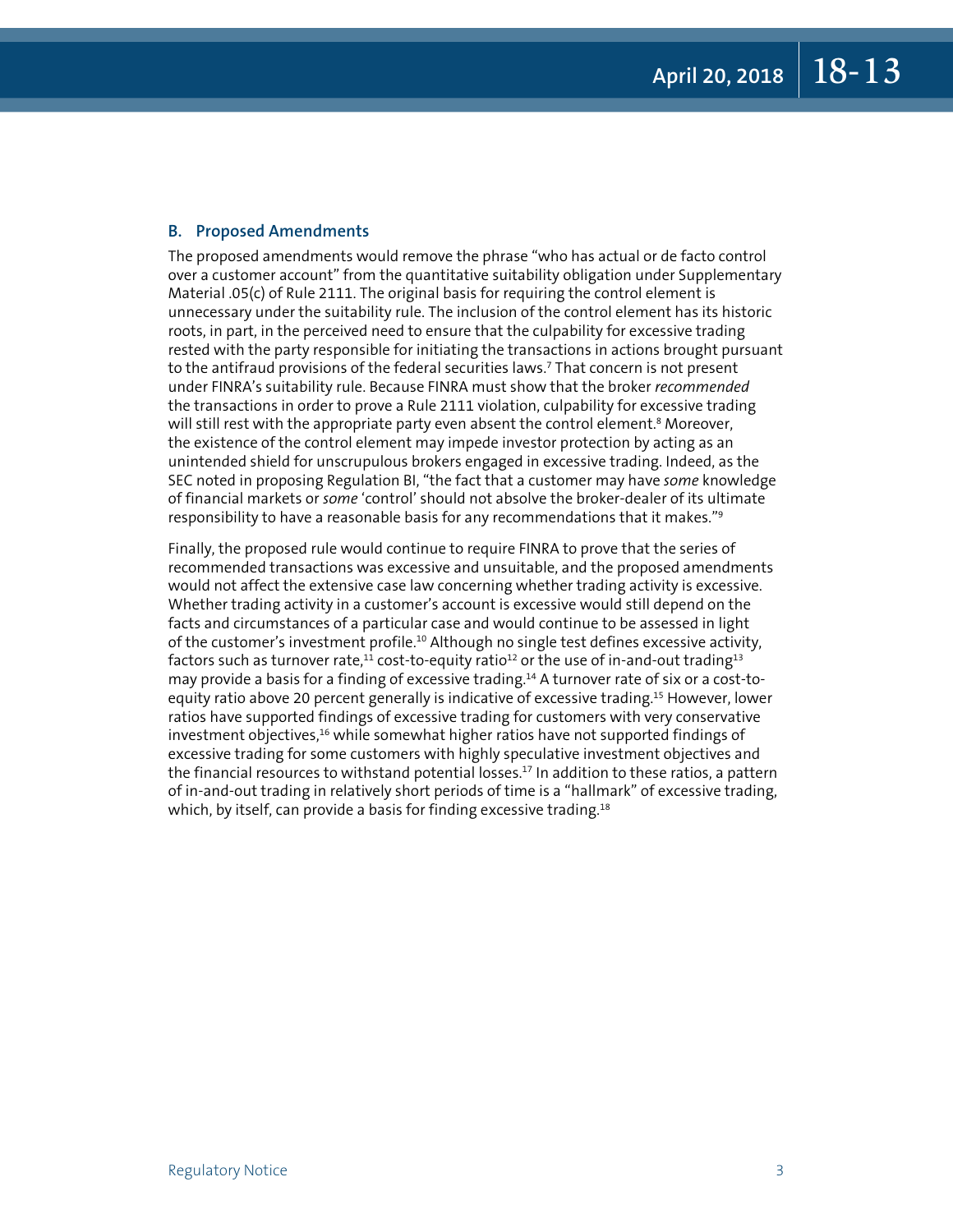#### Economic Impact Assessment

#### **A. Economic Baseline**

The economic impact of the proposed rule is dependent on the effects of removing the control element from the quantitative suitability obligation. The control element in the current rule makes it difficult to enforce the quantitative suitability obligation, even where the excessiveness of the trading and the broker's responsibility for the recommendations are clear. As a result, brokers may be able to recommend excessive levels of trading to their customers but avoid disciplinary actions for violating the quantitative suitability obligation because of the difficulty in assessing and proving de facto control over their customers' accounts.

#### **B. Economic Impact**

The proposed amendment to Rule 2111 would promote investor protection. Removing the control element from the quantitative suitability obligation would likely increase FINRA's ability to hold brokers responsible for recommendations resulting in excessive trading and serve as a deterrent to possible future misconduct.

As a general proposition, a potential impact of reducing the threshold for establishing a violation of any rule may be that it increases the probability of establishing a violation in the presence of less evidence. However, FINRA does not believe the removal of the control element would lead to disciplinary actions against brokers for excessive trading when the brokers are not responsible for initiating the transactions. In the absence of the control element, FINRA's suitability rule will continue to require FINRA to prove that the broker recommended the transactions and that the transactions were excessive and unsuitable in light of the customer's investment profile. These elements ensure that the culpability for excessive trading continues to rest with the appropriate party. The control element is an unnecessary layer of proof regarding the identity of the responsible party (*i.e.*, the party initiating the transactions) and does not in any way touch on the proof needed to establish the underlying, substantive misconduct (*i.e.*, the excessive trading activity inconsistent with the customer's investment profile).

FINRA believes, moreover, that the proposed change would impose minimal, if any, additional compliance burdens on members because FINRA understands that firms already routinely perform compliance reviews for excessive trading activity without consideration of whether a broker controls the account. The primary cost may be that member firms would need to update written supervisory procedures.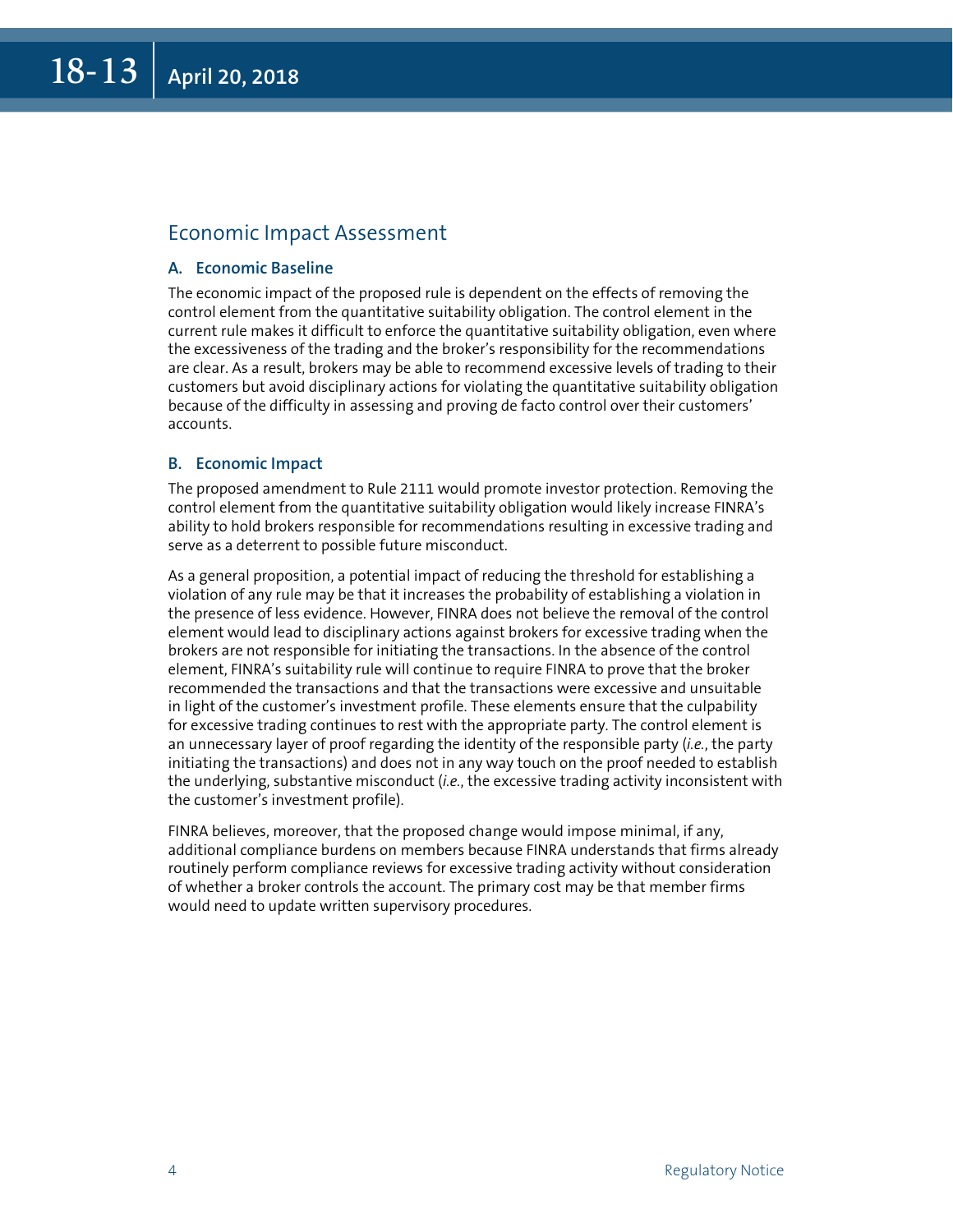#### Request for Comment

FINRA requests comment on all aspects of the proposal. FINRA requests that commenters provide empirical data or other factual support for their comments wherever possible. FINRA specifically requests comment concerning the following questions:

- **1.** How does your firm currently monitor for potentially excessive trading in customer accounts? Does your firm consider whether brokers have de facto control over customers' accounts when monitoring for potential excessive trading? If so, how does your firm conduct such monitoring?
- **2.** The proposal would remove the element of control from the quantitative suitability obligation. Would the requirement to prove that the transactions were *recommended* continue to ensure that the culpability for excessive trading rests with the appropriate party?
- **3.** Are there alternative ways to address excessive trading that should be considered? If so, what are the alternative approaches that FINRA should consider?
- **4.** Are there any material economic impacts, including costs and benefits, to investors, brokers and firms that could result from implementation of the proposed amendments?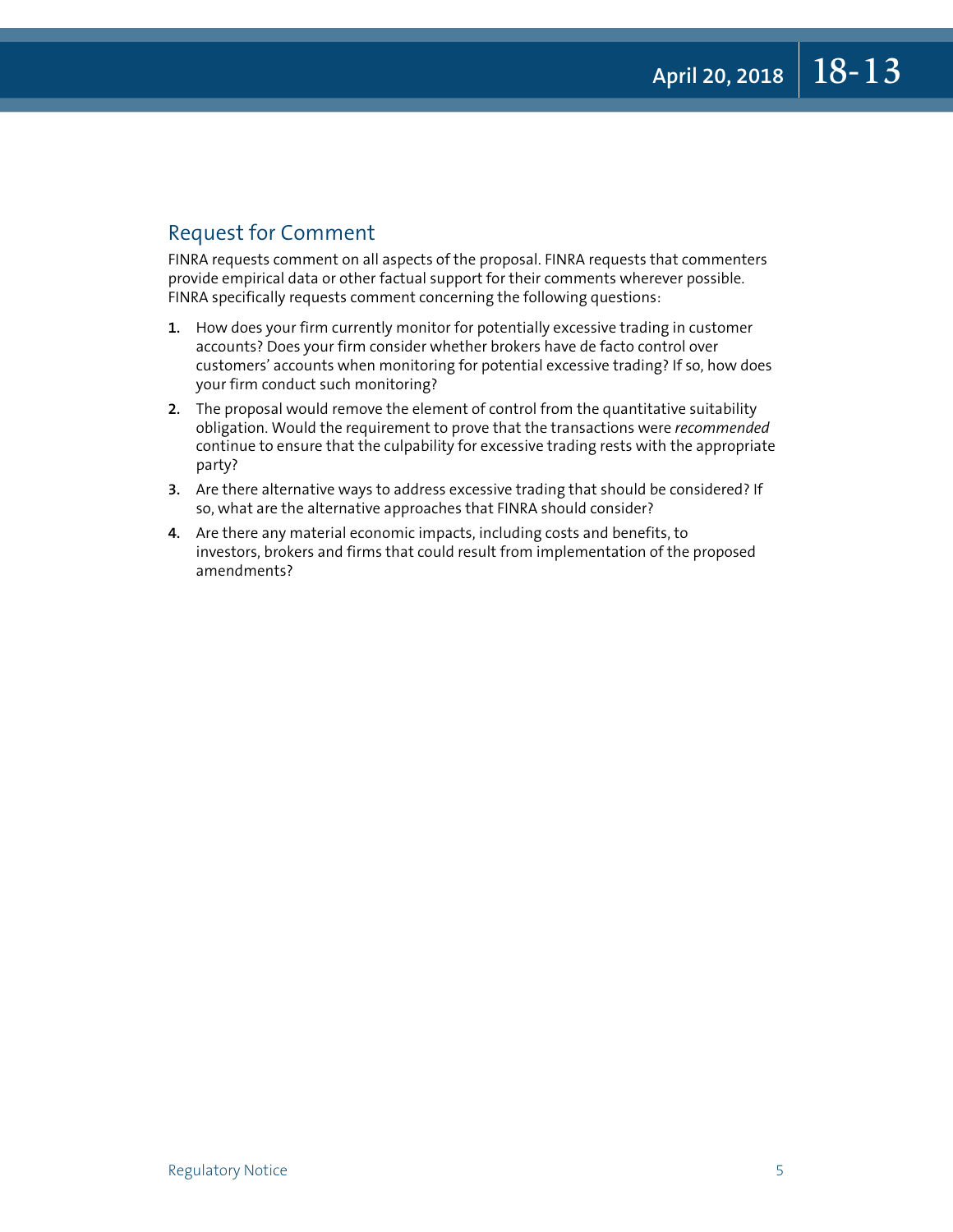#### **Endnotes**

- 1. Persons submitting comments are cautioned that FINRA does not redact or edit personal identifying information, such as names or email addresses, from comment submissions. Persons should submit only information that they wish to make publicly available. *See Notice to Members 03-73* (Online Availability of Comments) (November 2003) for more information.
- 2. *See* SEA Section 19 and rules thereunder. After a proposed rule change is filed with the SEC, the proposed rule change generally is published for public comment in the *Federal Register*. Certain limited types of proposed rule changes take effect upon filing with the SEC. *See* SEA Section 19(b)(3) and SEA Rule 19b-4.
- 3. *See Regulatory Notice 12-25*, at 14 (May 2012). Although the terms "churning" and "excessive trading" are often used interchangeably, churning requires scienter in order to prove a fraud, whereas "excessive trading," now known as quantitative suitability, does not. *See David A. Roche*, 53 S.E.C. 16, 22 (1997).
- 4. On April 18, 2018, the SEC proposed Regulation Best Interest, which would create a new rule under the Exchange Act and establish a "best interest" standard of conduct for brokerdealers and associated persons when making a recommendation of any securities transaction or investment strategy involving securities to a retail customer. *See* Regulation Best Interest, Exchange Act Release No. 83062 (Apr. 18, 2018) (Regulation BI Proposing Release). One element of the multi-pronged approach proposed by the SEC would incorporate and go beyond existing suitability obligations under the federal securities laws and FINRA Rule 2111. *Id.* at 10. In incorporating a prohibition on excessive trading, the SEC expressly excluded the "control" element currently present in FINRA's quantitative suitability rule, noting that the SEC proposed requirement would apply irrespective of whether a broker-dealer exercises actual or de facto control over a customer's account. *Id.* at 150.

As a result, in order to satisfy the best interest standard, the SEC proposal would require that a broker-dealer or associated person exercise reasonable diligence, care, skill, and prudence to, among other things, have a reasonable basis to believe that a series of recommended transactions, even if in the retail customer's best interest when viewed in isolation, is not excessive and is in the retail customer's best interest when taken together in light of the retail customer's investment profile. *Id.* at 133. The SEC's decision to eliminate the "control" element from its proposal is consistent with FINRA's proposed amendment to the quantitative suitability obligation described herein. FINRA notes, as well, that it will consider the potential impact of Regulation BI, if adopted, on FINRA's suitability rule more generally.

- 5. *See Peter C. Bucchieri*, 52 S.E.C. 800, 805 n.11 (1996). Where a broker exercises discretion over an account or engages in unauthorized trading, he or she is viewed as having implicitly recommended the transactions. *See Dep't of Enforcement v. Murphy*, No. 2005003610701, 2011 FINRA Discip. LEXIS 42, \*42 n.33 (NAC Oct. 20, 2011) ("Any violation of the suitability rule also requires proof that there was a 'recommendation.' When a broker exercises discretion to make trades or engages in unauthorized trading, . . . such trades are considered to be implicitly recommended for purposes of the suitability rule.").
- 6. *See Harry Gliksman*, 54 S.E.C. 471, 475 (1999).
- 7. *See E.H. Rollins & Sons, Inc.*, 18 S.E.C. 347, 380 (1945) (stating that a broker "cannot be held guilty of overtrading in an account where transactions are initiated by the customer" and that, with regard to excessive trading liability under the antifraud provisions of the Exchange Act, the question is whether the broker occupied "such a status with respect to the customer that he may be held responsible for excessive trading in such customer's account").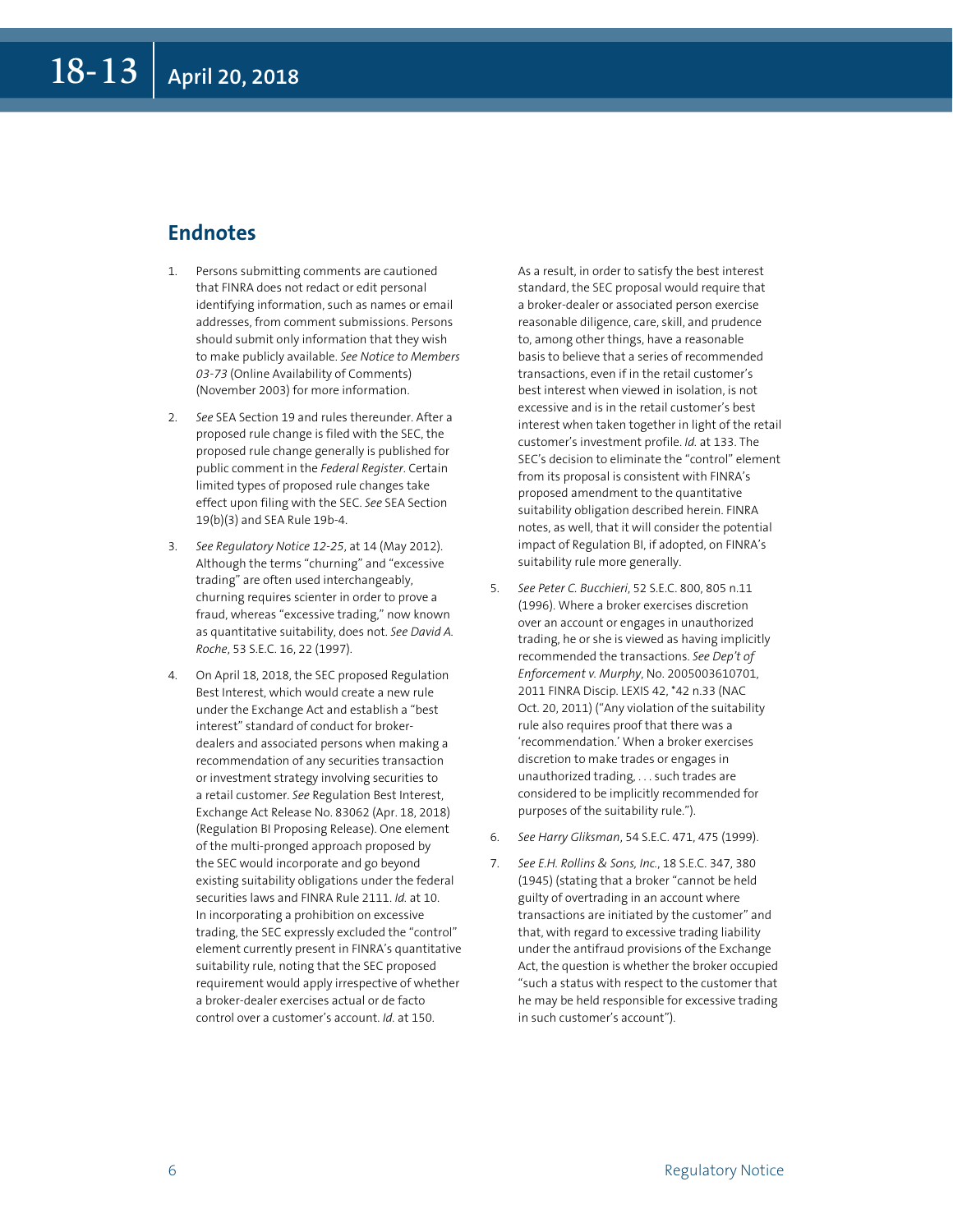- 8. Although FINRA has not defined "recommendation," FINRA has provided several guiding principles through past *Notices* that are relevant to the analysis. *See*, *e.g.*, *Regulatory Notice 12-25; Regulatory Notice 11-02* (January 2011); *Regulatory Notice 01-23* (April 2001). These guiding principles remain applicable for the determination of a recommendation under the proposed amendments to the quantitative suitability obligation.
- 9. Regulation BI Proposing Release, *supra* note 4, at 155.
- 10. *See Richard G. Cody*, Exchange Act Release No. 64565, 2011 SEC LEXIS 1862, at \*40-41 (May 27, 2011), *aff'd sub. nom.*, *Cody v. SEC*, 693 F.3d 251 (1st Cir. 2012).
- 11. Turnover rate is calculated by "dividing the aggregate amount of purchases in an account by the average monthly investment. The average monthly investment is the cumulative total of the net investment in the account at the end of each month, exclusive of loans, divided by the number of months under consideration." *Rafael Pinchas*, 54 S.E.C. 331, 339-40 n.14 (1999).
- 12. The cost-to-equity ratio represents "the percentage of return on the customer's average net equity needed to pay broker-dealer commissions and other expenses." *Id.* at 340.
- 13. In-and-out trading refers to the "sale of all or part of a customer's portfolio, with the money reinvested in other securities, followed by the sale of the newly acquired securities." *Costello v. Oppenheimer & Co.*, 711 F.2d 1361, 1369 n.9 (7th Cir. 1983).
- 14. *See Dep't of Enforcement v. Medeck*, No. E9B2003033701, 2009 FINRA Discip. LEXIS 7, \*34 (NAC July 30, 2009).
- 15. *See Howard*, 55 S.E.C. at 1100-01 ("While there is no definitive turnover rate or cost-to-equity ratio that establishes excessive trading, a turnover rate of 6 or a cost-to-equity ratio in excess of 20% generally indicates that excessive trading has occurred."); *Pinchas*, 54 S.E.C. at 340 (recognizing that "a cost-to-equity ratio in excess of 20% indicates excessive trading"); *Mihara v. Dean Witter & Co.*, 619 F.2d 814, 821 (9th Cir. 1980) (recognizing that "an annual turnover rate of six reflects excessive trading"); *Arceneaux v. Merrill Lynch, Pierce, Fenner & Smith*, 767 F.2d 1498, 1502 (11th Cir. 1985) (same); *Craighead v. E.F. Hutton & Co.*, 899 F.2d 485, 490 (6th Cir. 1990) (same).
- 16. Turnover rates between three and six may trigger liability for excessive trading, depending on the facts and circumstances. *See Cody*, 2011 SEC LEXIS 1862, at \*51 (finding turnover rate of 3.21 to be excessive given customers' conservative investment objectives); *Dep't of Enforcement v. Stein*, No. C07000003, 2001 NASD Discip. LEXIS 38, at \*17 (NAC Dec. 3, 2001) ("Turnover rates between three and five have triggered liability for excessive trading"), *aff'd sub. nom.*, *Jack H. Stein*, 56 S.E.C. 108 (2003). Even turnover rates below three may provide a basis for finding excessive trading. *See Sandra K. Simpson*, 55 S.E.C. 766, 794 (2002) (finding turnover rate as low as 2.10 provided support that trading was excessive for customers with conservative investment objectives); *Jenny v. Shearson*, *Hammill & Co.*, 1978 U.S. Dist. LEXIS 15077, at \*6 (S.D.N.Y. Oct. 6, 1978) (refusing to hold, as a matter of law, that a turnover rate of 1.84 cannot be excessive for any account). In addition, cost-to-equity ratios as low as 8.7 percent have been considered indicative of excessive trading and ratios above 12 percent generally are viewed as strong evidence of excessive trading. *See Cody*, 2011 SEC LEXIS 1862, at \*49 and \*55 (finding cost-to-equity ratio of 8.7 percent excessive); *Thomas F. Bandyk*, Exchange Act Release No. 35415, 1995 SEC LEXIS 481, at \*2–3 (Feb. 24, 1995) (finding cost-to-equity ratios ranging between 12.1 percent and 18 percent excessive).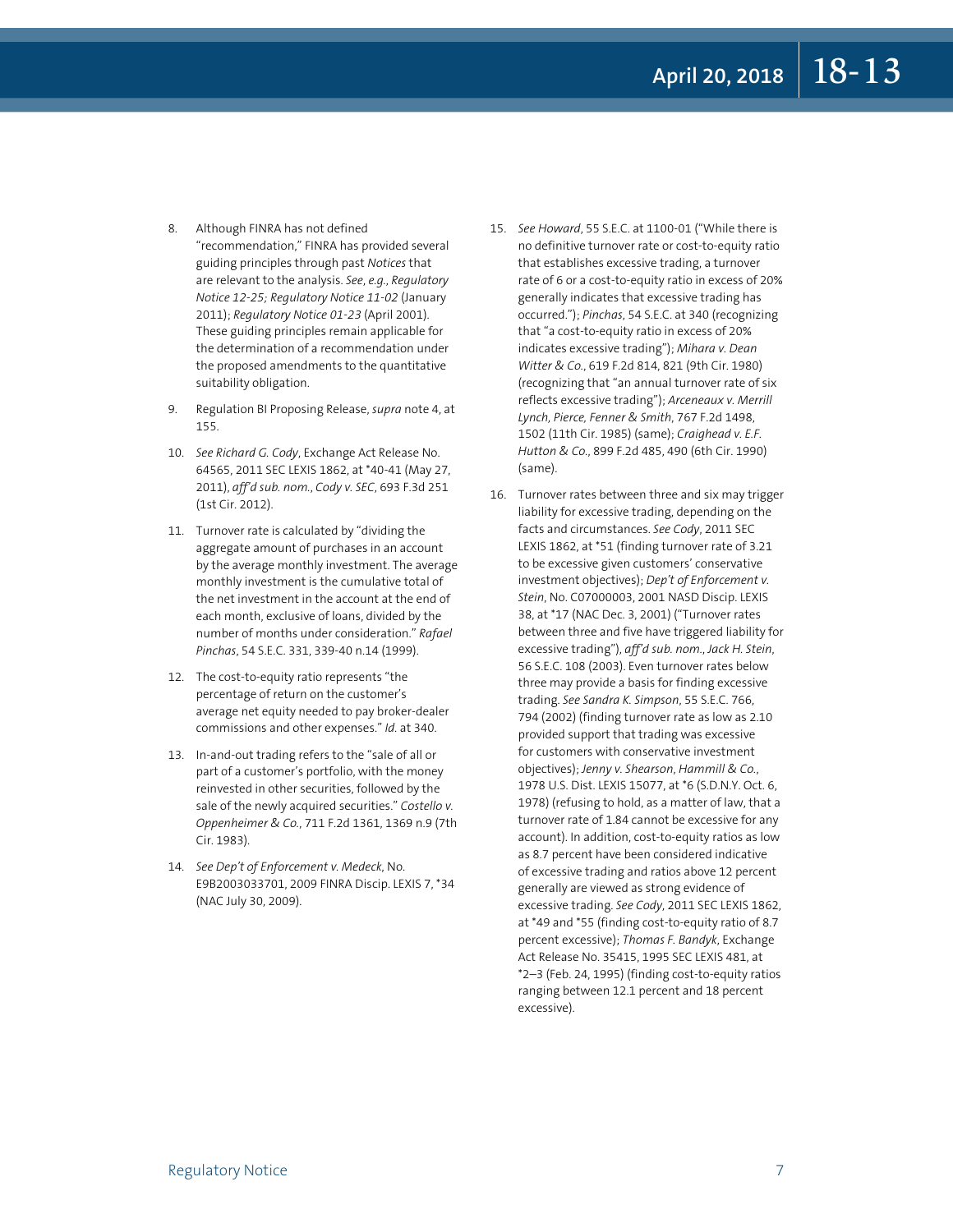- 17. *See DBCC v. Zandford*, No. WA-530, 1989 NASD Discip. LEXIS 39, \*21 (DBCC June 7, 1989) (finding that a turnover rate of 9.6 was not excessive under the unique facts of the case, including that the customers had highly speculative investment objectives and financial resources such that they could withstand potential losses).
- 18. *See Howard*, 55 S.E.C. at 1100-01; *Pinchas*, 54 S.E.C. at 339.